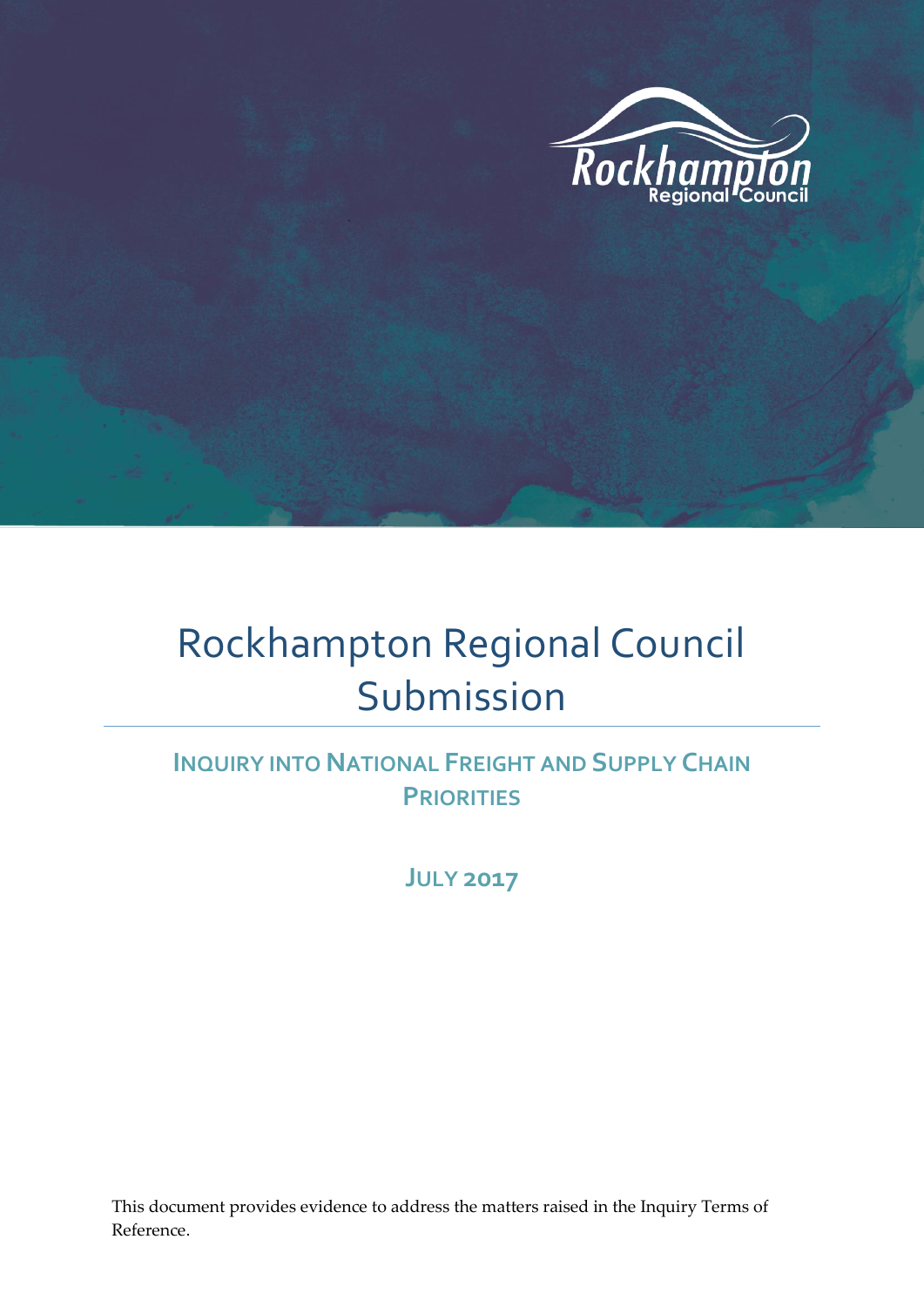

# **TABLE OF CONTENTS**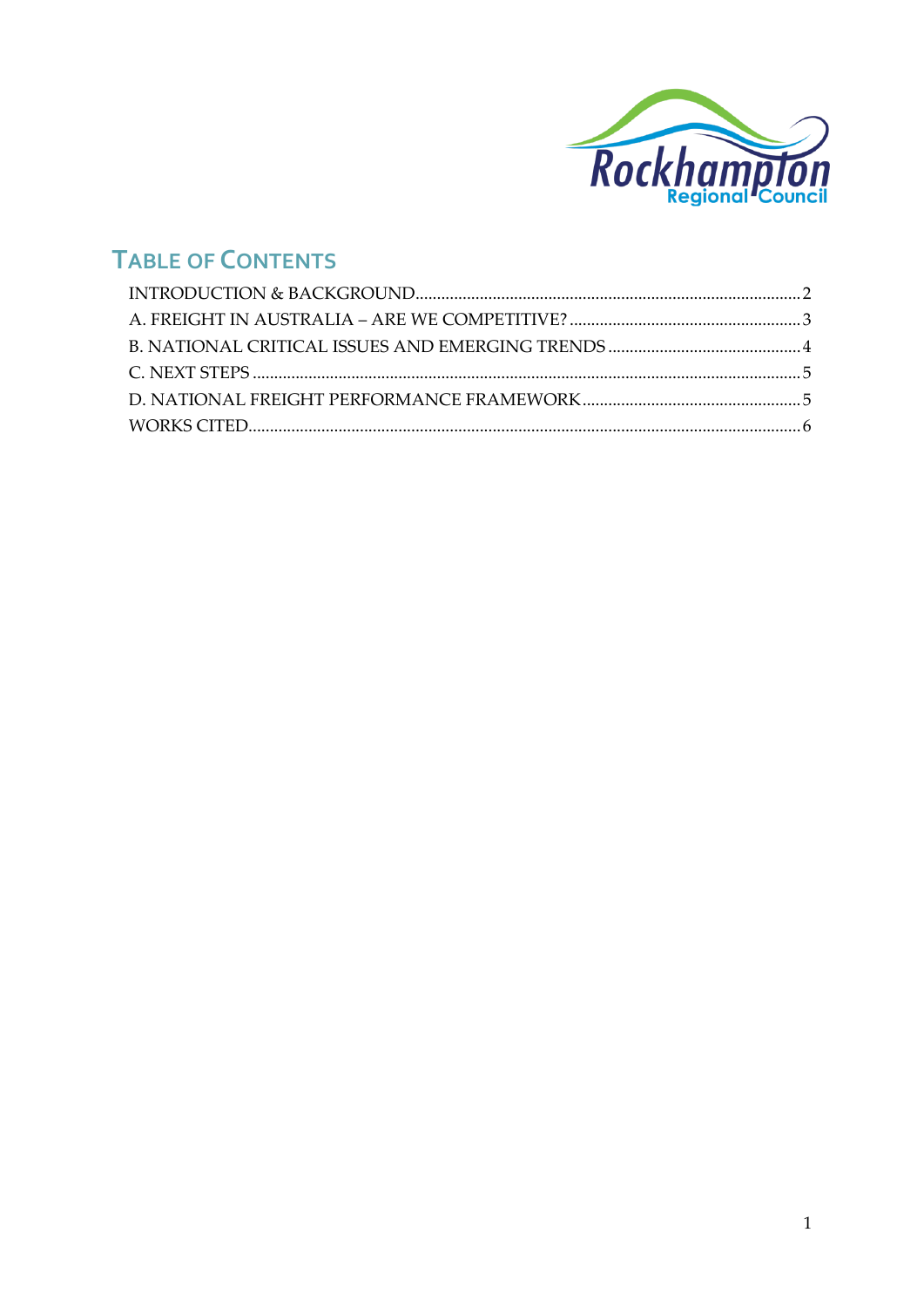

# <span id="page-2-0"></span>**INTRODUCTION & BACKGROUND**

Rockhampton is recognised globally as the economic heart of Central Queensland. It is home to a critical mass of residents, high quality services, facilities and a dynamic and prosperous economy driven by entrepreneurial and innovative businesses, strategic investment and international exports.

Rockhampton's central location along major north, south and west transport and freight infrastructure routes, its proximity to major mining and resource development, and the large customer base and labour force all have the potential to drive growth and prosperity. Rockhampton is the nexus linking Central Queensland's goods and services to the nation and beyond, with the Gracemere and Parkhurst industrial areas having vital Type 1 Road Train access designation and 24hr heavy industry operations worthy of more investment.

In today's globalised economies, efficient and integrated transport and logistics systems are drivers of competitiveness and economic development. For Rockhampton to realise its economic potential, we must redevelop inefficient transport routes, improve national and international linkages and develop contemporary logistics facilities. To achieve these, Rockhampton has committed to working to address three critical challenges:

1. City ring road (with rail in the corridor): Vital to reduce travel times for both national freight network elements (the East Coast Rail Line and the Bruce Highway).

2. Development of regional integrated logistics and industry hub: Vital to help reduce pressure from Australia's freight growth task currently being concentrated in Brisbane.

3. Airport planning and investment connecting people with the region and goods freight to consumers: Creating new freight and passenger connections in Australian and overseas.

While the private sector will provide most of the investment needed, the State and Federal Government must prioritise and fund upgrades and improvements to critical transport infrastructure to create the networks and environment needed to mitigate risk and facilitate investment. Rockhampton Regional Council will work to ensure that critical investment is appropriately prioritised to remove constraints to investment and facilitate long awaited social benefits.

Rockhampton Regional Council has nominated 'transport and logistics' as one of its top priorities in the Advance Rockhampton Economic Action Plan (2016). It continues to collaborate with local, state and national business and government stakeholders in order to advocate for reforms and investments to boost productivity, improve reliability and stimulate diversification for the nation's economic growth.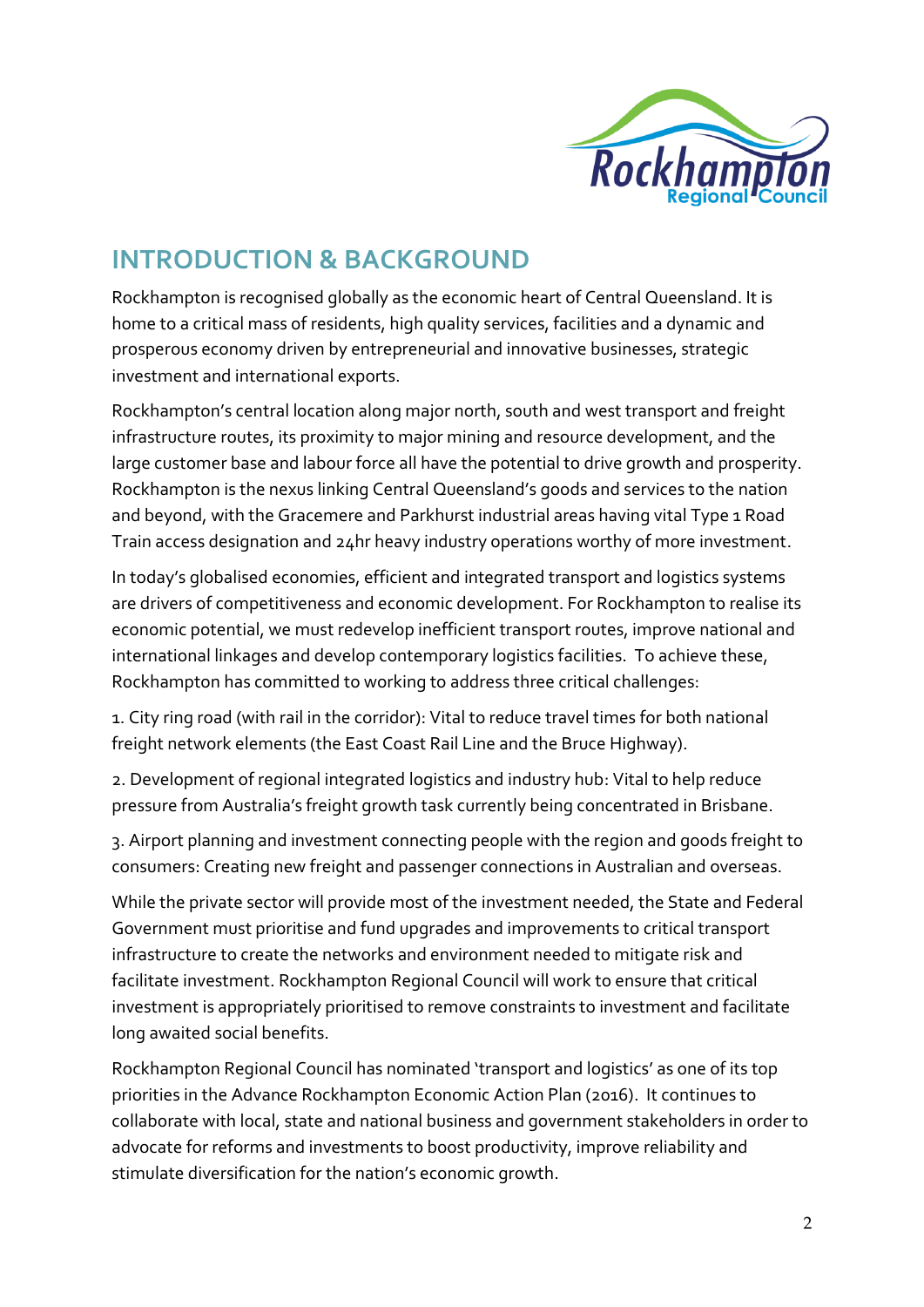

# <span id="page-3-0"></span>**A. FREIGHT IN AUSTRALIA – ARE WE COMPETITIVE?**

In response to this section of the discussion paper, Rockhampton Regional Council makes the following points:

- 1. It is agreed that the Australian domestic freight task has been (and will continue) increasing and that it is causing increasingly complex challenges for Australian communities. **Comment:** Complexity and community tensions are high where import and export freight tasks are unnecessarily concentrated into already congested capital cities.
- 2. The road and rail freight task in Australia continues to be concentrated in southern ports, airports, and roads. This is a significant source of lost productivity for the freight headed into and out of Northern Australia, and to the businesses that depend on it. Freight being shipped between Northern Australia and Asia continues to largely be transported into and out of capital city ports, creating additional kilometres. **Comment:** Australia needs a "National Freight Redistribution Strategy" to set direction for industry and governments on opportunities to move the freight task to Northern Australia. Significant capacity is available within facilities across Northern Australia that are underutilised because coordination is needed to achieve economies of scale (i.e. not viable if 1 supply chain element moves, but viable if 5 move at once).
- 3. It is agreed that Australia's air freight task is growing in both volume and value. **Comment:** Rockhampton Regional Council has an internationally capable Airport, capacity in the existing infrastructure for an additional 1 million passengers, plus shovel ready plans to establish international passenger and freight capability. Regulatory factors affecting productivity for the airport include barriers to securing agreement from Customs and Immigration to establish permanent staffing for the Airport, with the capability being brought in temporarily during international freight and personnel movements associated with American, Singaporean, and New Zealand training.
- 4. It is agreed that congestion is harming national productivity and competiveness. **Comment:** Planning, delivery and operation are only part of the story. A lack of competition is compounding this and new (additional) freight centres are needed.

Overall, the Rockhampton Region is willing to take a share of the growth in domestic and international freight tasks by leveraging it nationally significant road, rail, air and sea linkages and capacity to boost productivity.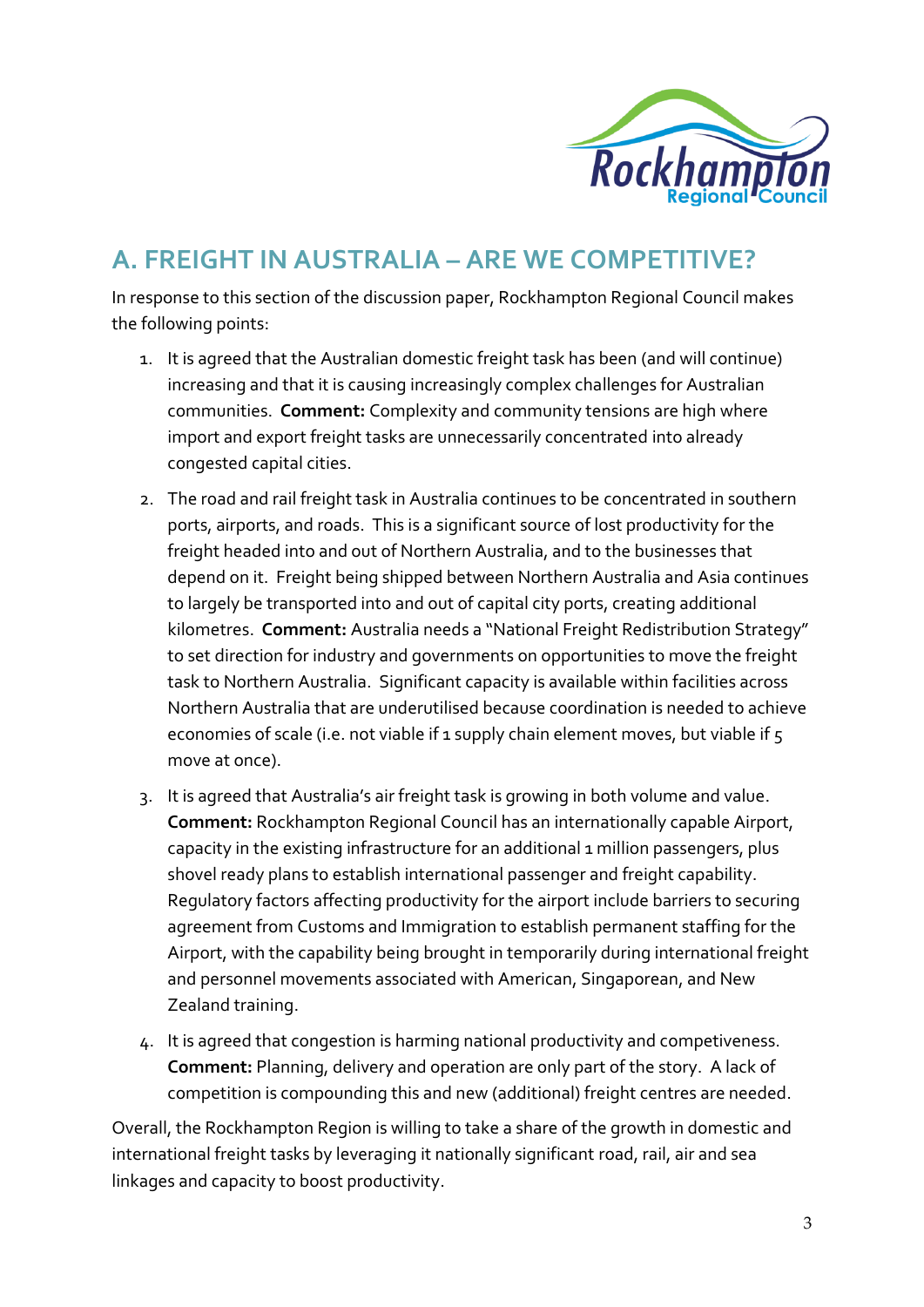

# <span id="page-4-0"></span>**B. NATIONAL CRITICAL ISSUES AND EMERGING TRENDS**

Rockhampton Regional Council (RRC) notes the points raised by the discussion paper in relation to this topic and makes the following points:

- 1. Rockhampton Regional Council notes that the largest growth in Australia's freight task is expected to occur in Brisbane, with an average annual growth rate of 2.8% and forecast task of 14.26 billion tkm in 2030. The discussion paper states that to avoid future land use conflicts, Australia must 'build on technological innovations' to drive productivity gains. **Comments:**
	- a. Technological innovations are only part of the solution. Planning, investment and reforms to drive redistribution of the freight task is a vital lever available to address this. Supply chain elements that require bulky high-value air freight (e.g. specialised mining and other equipment) or nontime critical port, rail or road freight are candidates for such shifts.
	- b. Existing congestion and capacity problems present barriers to entry for new business/competition in an industry where market concentration is notable. A concerted effort is thus needed by Government to create competition through establishment of new locations and modes that can offer economies of scale and cost/time-competitive logistic efficiencies.
- 2. The Discussion Paper asks "How are other countries dealing with the landside implications related to distributing cargo from bigger ships?" **Comment:** The best example of an integrated and 'future proof' solution is the Tuas mega-port that is the high-tech centrepiece of Singapore's Next Generation Port vision. The port relocation is enabling new innovations and capacity to be developed proactively for their future freight task. It will be transformational for productivity and supply chain efficiencies associated with the ships, land side operations and distribution opportunities of the future. Australia needs to be open to a 'step change' in our approach across all logistics infrastructure categories too, if our goods exporters are to be able to compete in the world.
- 3. The Changing Technology section is noted and supported. **Comment:** Council is [implementing](https://www.google.com.au/url?sa=t&rct=j&q=&esrc=s&source=web&cd=2&cad=rja&uact=8&ved=0ahUKEwj_5r3a-Y7VAhWHopQKHRjvBckQtwIIJzAB&url=https%3A%2F%2Fwww.youtube.com%2Fwatch%3Fv%3DREpwMA8VgUE&usg=AFQjCNFPj3tB8oeh-z1Lj4ky2kCeWLFsYw) "[Smart Way Forward Strategy](http://www.google.com.au/url?sa=t&rct=j&q=&esrc=s&source=web&cd=1&cad=rja&uact=8&ved=0ahUKEwjo3uPG-Y7VAhWCEpQKHSOPDMUQFggmMAA&url=http%3A%2F%2Fwww.rockhamptonregion.qld.gov.au%2Ffiles%2Fassets%2Fpublic%2Fcorporate-services%2Fsmart-regional-centre-strategy%2Frrc-smart-region-final-digital.pdf&usg=AFQjCNEKiYbJvqMUIQ2VGtmdXv33DVgQnw)". The Rockhampton Airport was chosen by the Australian Defence Force for it[s first Unmanned Aerial Vehicle](http://www.google.com.au/url?sa=t&rct=j&q=&esrc=s&source=web&cd=1&cad=rja&uact=8&ved=0ahUKEwjdgojs-Y7VAhUFLpQKHZyGBzsQFggiMAA&url=http%3A%2F%2Fwww.abc.net.au%2Fnews%2F2015-06-24%2Fraaf-unmanned-heron-aircraft-talisman-sabre%2F6569900&usg=AFQjCNHeut9XV-qtkQtS929_L4PNzMmucQ) flight in domestic airspace. Aurizon chose the region to first [trial drone](https://www.itnews.com.au/news/aurizon-uses-drones-to-inspect-rail-assets-397377) technology in the Central Queensland Coal Network. We are a site selected for [electric vehicle 'fuel](http://www.google.com.au/url?sa=t&rct=j&q=&esrc=s&source=web&cd=1&cad=rja&uact=8&ved=0ahUKEwiYpO-i-o7VAhUBqJQKHfmuB2IQFggxMAA&url=http%3A%2F%2Fwww.rockhamptonregion.qld.gov.au%2FAboutCouncil%2FNews-and-announcements%2FLatest-News%2FRockhampton-powers-up-with-new-electric-car-charging-stations&usg=AFQjCNFHh1ezAMxsaUidBKF3vdJjvgq-wA)  [stations'](http://www.google.com.au/url?sa=t&rct=j&q=&esrc=s&source=web&cd=1&cad=rja&uact=8&ved=0ahUKEwiYpO-i-o7VAhUBqJQKHfmuB2IQFggxMAA&url=http%3A%2F%2Fwww.rockhamptonregion.qld.gov.au%2FAboutCouncil%2FNews-and-announcements%2FLatest-News%2FRockhampton-powers-up-with-new-electric-car-charging-stations&usg=AFQjCNFHh1ezAMxsaUidBKF3vdJjvgq-wA), open to drone delivery, and seeking to encourage 3D printing products.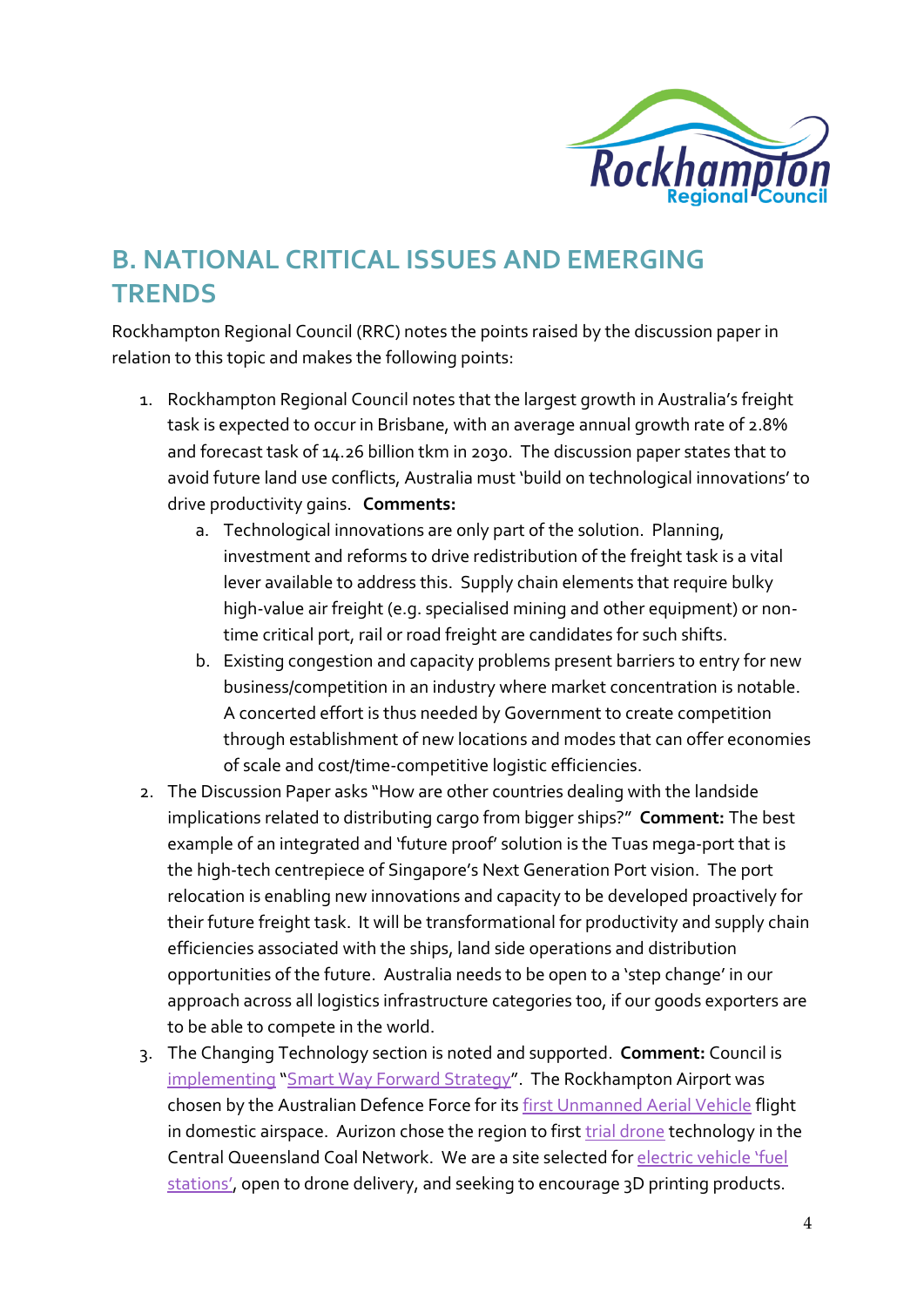

# <span id="page-5-0"></span>**C. NEXT STEPS**

Council notes the points raised in the 'Next Steps' section of the Discussion Paper, and seeks to make the following points:

- 1. A 'key driver for change' factor in the Scenario Planning should include "Government Policy to re-distribute portions of the air, port, road, and rail freight task to available capacity in Northern Australia (e.g. the Rockhampton Region)."
- 2. Rockhampton Regional Council would be willing to participate in a Case Study effort being led by the Inquiry.
- 3. Council has prepared specific comments on the National Freight Performance Framework, which are outlined in the next section.

# <span id="page-5-1"></span>**D. NATIONAL FREIGHT PERFORMANCE FRAMEWORK**

This section responds to the Australian Government's request for views on the potential need for a national freight performance framework and the likely key indicators.

These comments relate to both the existing freight performance indicators and the indicative proposal for additional indicators proposed by the Bureau of Infrastructure, Transport and Regional Economics (BITRE) in the "National Freight Performance Framework: Working Paper" (Department of Infrastructure and Regional Development, 2017). In particular, a set of new "Potential Supply Chain Indicators" (Table 1.3) will be developed by BITRE for "several indicative supply chains" (Department of Infrastructure and Regional Development, 2017, p. 3).

Rockhampton Regional Council understands that the document is a proposal only, and that the 'indicative supply chains' will be chosen to capture a range of freight types, locations, and modes. The indicators will then be regularly updated, to monitor changes in performance over time.

The discussion paper notes that BITRE welcomes feedback on which supply chains would be most suitable and what key indicators should be reported. Rockhampton Regional Council notes that Table 1.3 currently has "Darling Downs -> overseas" as Australia's 'Export Beef' indicative supply chain.

While the case study may be of interest for BITRE as a way to examine the impact of new air supply chain connections, it is not a good case study to inform strategy and policy for the broader settings that determine freight and supply chain priorities across Australia.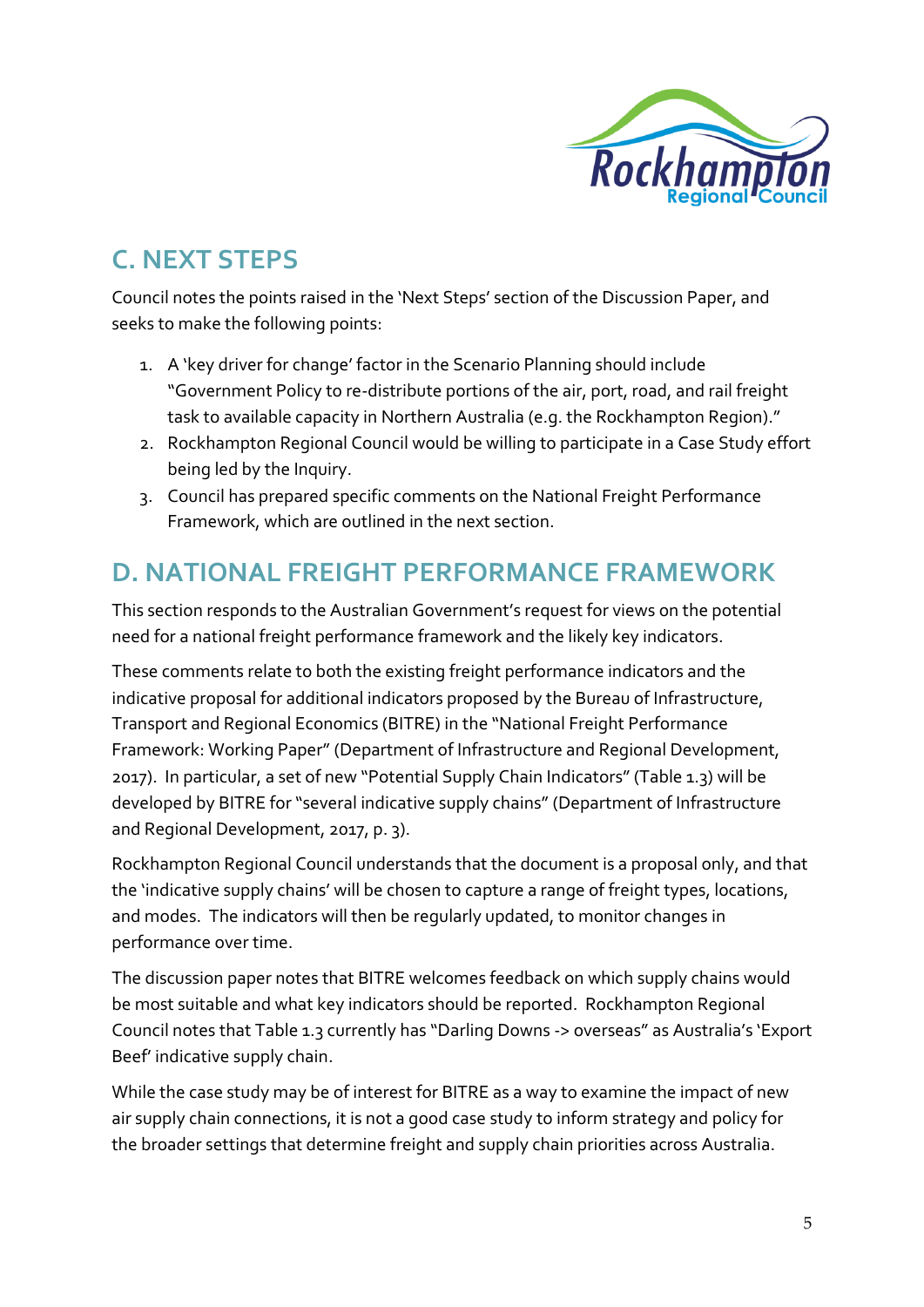

The Central Queensland (Fitzroy) supply chain for Export Beef is a better case study to monitor because:

- 1. Fitzroy has a higher value of cattle and calf production (\$950 million 2014/15) (ABARES, 2017) than the 'Darling Downs-Maranoa' supply chain (\$910 million 2014/15) (ABARES, 2017).
- 2. The Fitzroy beef export supply chain includes the opportunity to examine the performance and potential of all transport modes, whereas the proposed 'Darling Downs-Maranoa' supply chain does not have rail or sea modes.
- 3. Rockhampton Regional Council owns the Rockhampton Airport and is preparing to support new growth in beef air freight exports, so could provide a way to examine the performance and value improvement impact of new air supply chain opportunities within a multi-modal and inter-modal system.

#### *Comment:*

*Rockhampton Regional Council requests that Central Queensland be selected as Australia's 'indicative supply chain' for 'Export beef', and the proposed indicators in this supply chain be regularly updated by BITRE to monitor changes in performance over time.*

#### <span id="page-6-0"></span>**WORKS CITED**

- ABARES. (2017). *About my region – Darling Downs — Maranoa Queensland.* Commonwealth of Australia.
- ABARES. (2017). *http://www.agriculture.gov.au/abares/research-topics/aboutmyregion/qldfitzroy#agricultural-sector.* Commonwealth of Australia.
- Department of Infrastructure and Regional Development. (2017). *Inquiry into National Freight and Supply Chain Priorities, National Freight Performance Framework: Working Paper.* Canberra: Commonwealth of Australia.